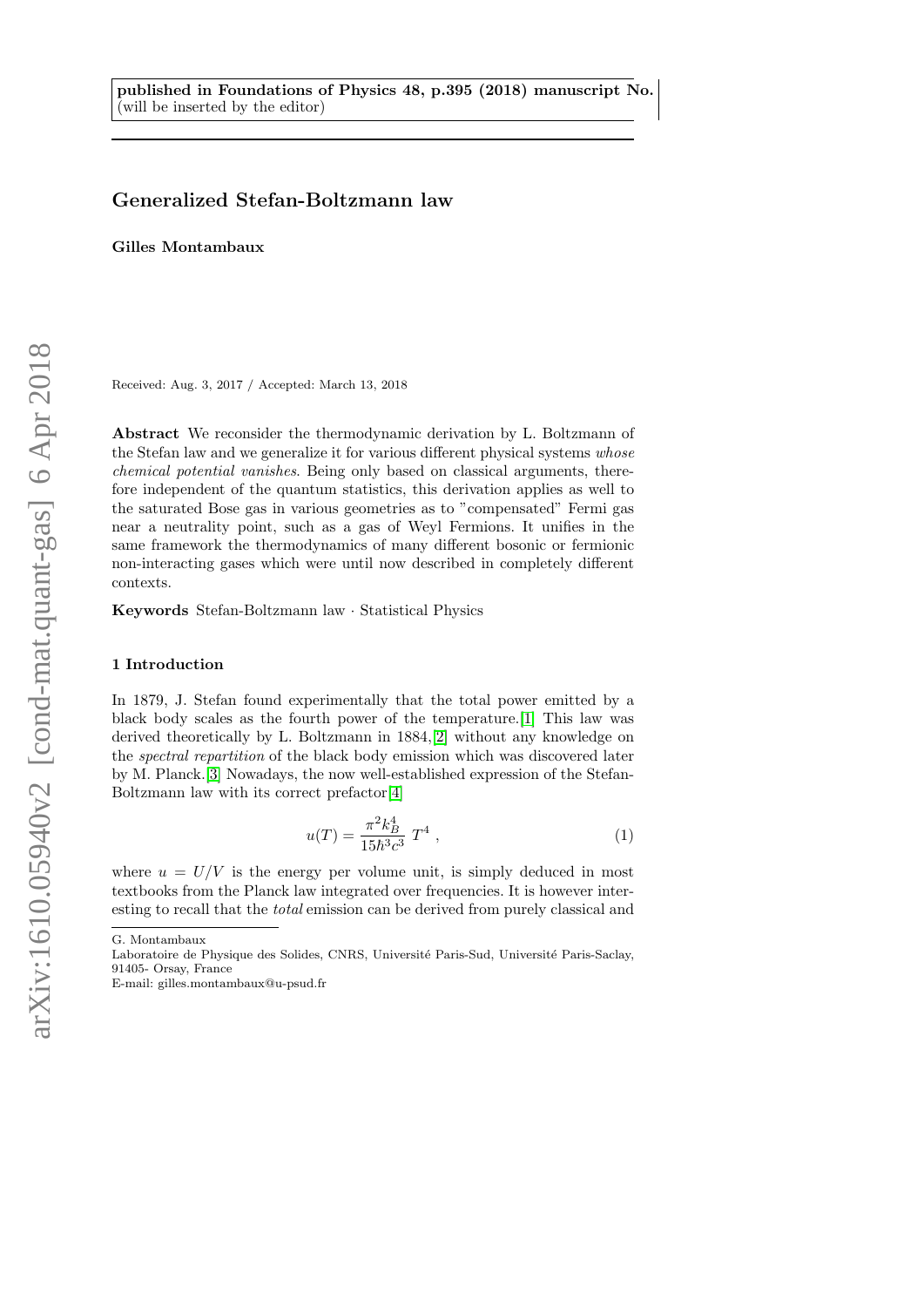thermodynamical grounds, as Boltzmann did. The main two ingredients for this derivation are the second law of thermodynamics and the result obtained by J.C. Maxwell<sup>[\[5\]](#page-14-4)</sup> that the radiation exerts a pressure  $p(T)$  proportional to the total energy density,  $p(T) = \frac{1}{3}u(T)$  (This pressure is now understood as the pressure of massless particles which are the photons). The 1/3 factor, obtained by Boltzmann, results from angular averaging in 3D and is indeed the inverse of the space dimensionality.

In this paper, we show how the Stefan-Boltzmann (SB) law can be generalized to any gas of free particles, and we stress the importance of a third ingredient for its derivation, a zero chemical potential, as it was implicit in the Boltzmann argument. In particular, we show how the simple relation between pressure and internal energy for a gas of massive particles  $p(T) = \frac{2}{3}u(T)$ leads directly, on purely classical grounds, to the temperature dependence of the total energy of a 3D saturated Bose gas, that is an ideal gas below the Bose-Einstein condensation temperature.

More generally, we consider free gases of particles with general, including hybrid dispersion relations, and show that the classical argument applies not only to the saturated Bose gas in various geometries (box or harmonic potentials), but also to gases of Fermions in various situations under the condition that the Fermi energy is temperature independent, which is the case for halffilled band systems. Such systems will be called "compensated Fermi gases". We regroup in the same framework the thermodynamic properties of many different bosonic or fermionic free gases, which until now were described in completely different contexts. The outline of the paper is the following. In next section, we recall the main elements of the Boltzmann derivation, including homogeneity arguments. In section [3,](#page-2-0) we generalize it to massive particles and show that this classical derivation accounts for the thermodynamics of the saturated Bose gas. More general spectra are considered in section [4,](#page-3-0) where we discuss specifically the case of the saturated Bose gas in various geometries including boxed or harmonic potentials. In section [5,](#page-6-0) we consider gases of particles with hybrid spectrum, that is massive in some directions, massless in the other directions, and we present several examples including bosons in mixed boxed-harmonic potential or fermions with exotic dispersion relation (section [6\)](#page-7-0). For particles which are massive in  $d_m$  directions and massless in  $d_c$  directions, the generalized Stefan-Bolzmann law may be summarized in the form

$$
u(T) \propto \frac{(mc^2)^{d-\kappa}}{(hc)^d} (k_B T)^{\kappa+1} , \qquad (2)
$$

where  $d = d_c + d_m$  and  $\kappa = d_c + d_m/2$ . We conclude by the presentation of a table with many different physical situations described by this generalized Stefan-Boltzmann law.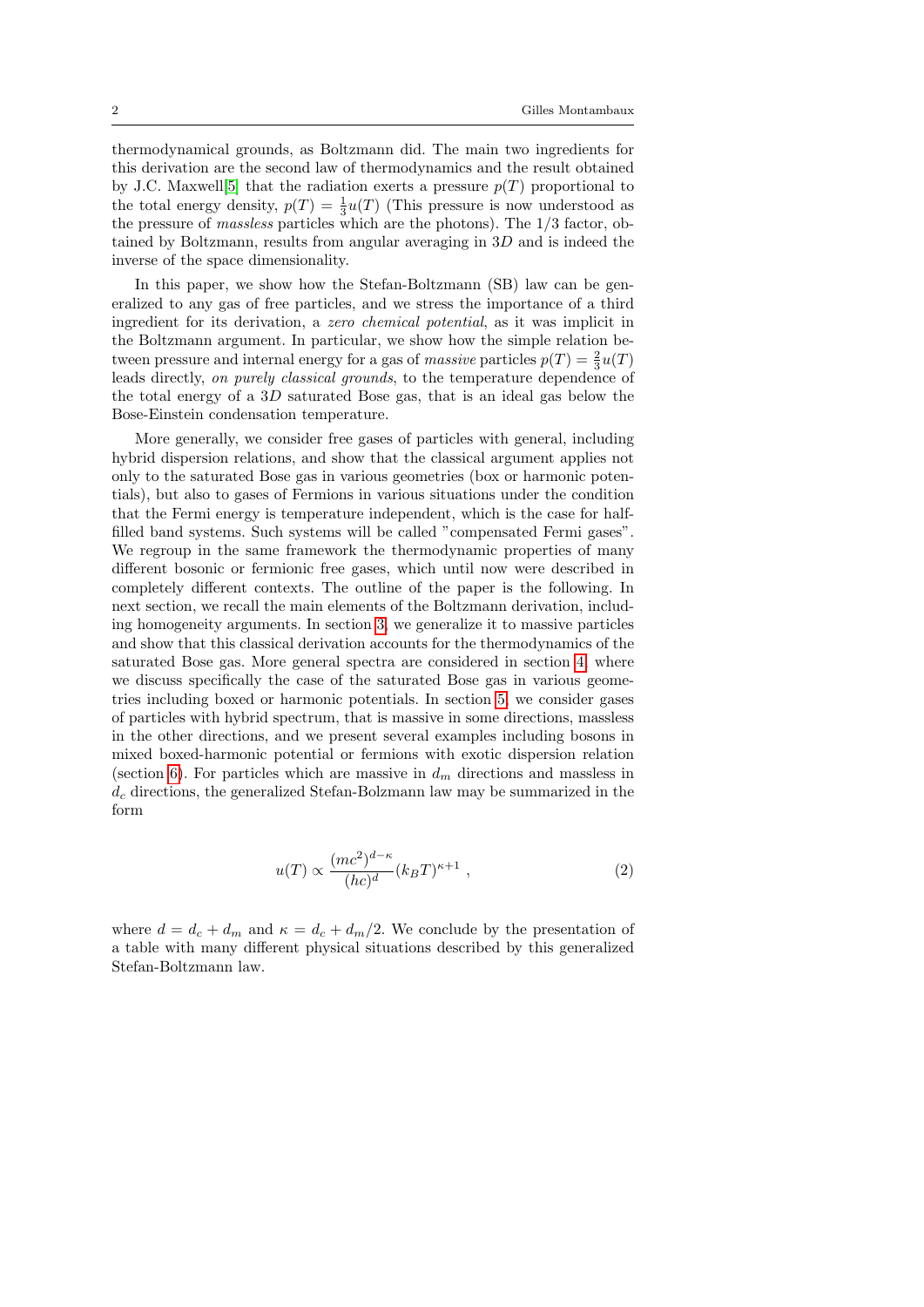### 2 Stefan-Boltzmann law

We first briefly recall the derivation of this law as first theoretically derived by Boltzmann. [\[2\]](#page-14-1) We start by considering the entropy  $S(U, V)$ . The variation of entropy for an infinitesimal transformation is

<span id="page-2-2"></span>
$$
TdS = dU + pdV = \frac{\partial U}{\partial T}dT + \left(p + \frac{\partial U}{\partial V}\right)dV.
$$
\n(3)

Since the entropy is a total differential, the equality between cross derivatives leads to:

<span id="page-2-1"></span>
$$
\frac{\partial p}{\partial T} = \frac{p+u}{T}.\tag{4}
$$

Inserting the Maxwell-Boltzmann relation  $p(T) = u(T)/3$  in Eq.[\(4\)](#page-2-1) gives immediately

<span id="page-2-3"></span>
$$
\frac{1}{4}\frac{du}{u} = \frac{dT}{T} \,,\tag{5}
$$

leading to the Stefan law  $u(T) = K_1 T^4$ . Implicitly, in Eq.[\(3\)](#page-2-2) the chemical potential is set to zero, which is essential for the demonstration here.

Of course the correct numerical factor can only be obtained from integration over frequencies of the spectral function  $u(\nu, T)$  and requires the famous form of the Planck law discovered later in 1900.[\[3\]](#page-14-2) However, the combination of universal constants could be obtained simply by dimensional arguments, where a quantity having the dimension of an action is needed. The Planck constant was not introduced at that time, but the existence of a natural unit for action does not require quantization hypothesis. Indeed such natural unit was already introduced in 1899 by Planck[\[6\]](#page-15-0)(see Appendix A), so that Eq.[\(1\)](#page-0-0) without the numerical factor can be obtained from purely classical arguments, h being a natural unit of action obtained experimentally  $[6]$  (see also [\[7\]](#page-15-1)).

We now turn to the generalization of the SB law to a gas of massive particles with zero chemical potential.

### <span id="page-2-0"></span>3 Massive particles

Since the unique assumptions for deriving SB law are the thermodynamic principles and the relation between internal energy and pressure, it is interesting to reconsider now the Boltzmann derivation in the case of massive particles. However an important remark is in order. Contrary to photons whose number is not fixed, the number of massive particles is in general fixed (in average) and controlled by the chemical potential  $\mu$ . Eq.[\(3\)](#page-2-2) should indeed be written as

$$
TdS = dU + pdV - \mu dN \tag{6}
$$

Therefore, the use of  $Eq.(3)$  $Eq.(3)$  implies that the chemical potential is zero, which is actually the case for a gas of photons, leading to the SB law. If one now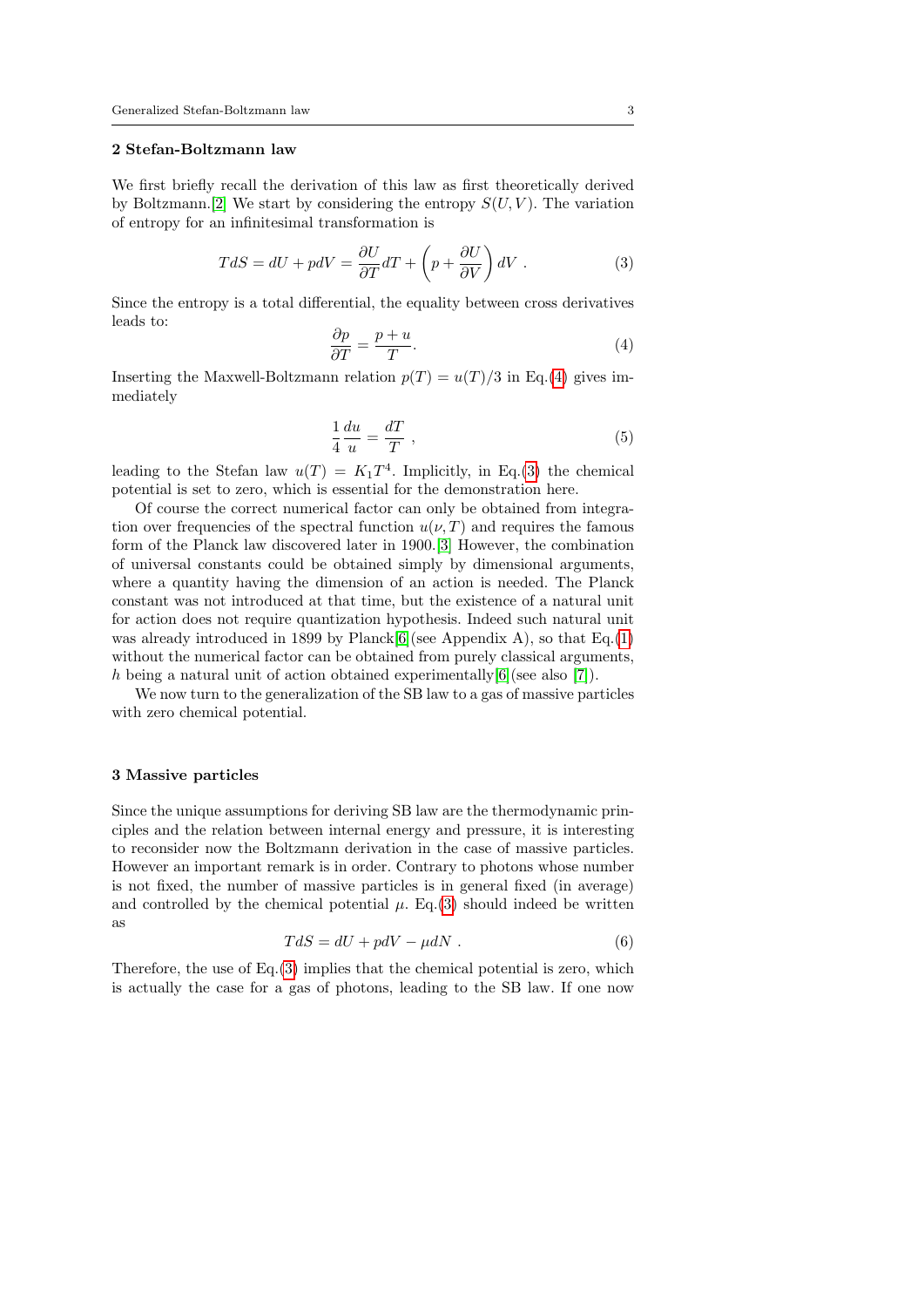considers a gas of massive particles, we know from Maxwell-Boltzmann kinetic theory of gases that p and u are related by  $p = \frac{2}{3}u$ . The Boltzmann derivation still holds *under the condition that*  $\mu = 0$ . In this case, from [\(4\)](#page-2-1) one gets, instead of [\(5\)](#page-2-3):

<span id="page-3-1"></span>
$$
\frac{2}{5}\frac{du}{u} = \frac{dT}{T} \tag{7}
$$

so that  $u(T) = K_2 T^{5/2}$ . A dimensional argument which necessarily involves an action, the Boltzmann constant and a mass (instead of a velocity as before) leads to

<span id="page-3-2"></span>
$$
u(T) \propto \frac{m^{3/2}}{h^3} (k_B T)^{5/2}
$$
 (8)

This behavior is actually well-known: this is the internal energy of the 3D saturated Bose gas, that is an ideal gas below the Bose condensation temperature, or of a gas magnon excitations in a 3D ferromagnet. We stress that this expression does not require the knowledge of the thermal repartition of energy levels and no quantum mechanical input: the introduction of h as a unit of action in the prefactor does not imply any quantization. It is therefore quite interesting that the thermodynamic of the saturated gas can be described in the framework of classical physics, with the unique hypothesis that  $\mu = 0$ .

More generally, the Maxwell-Boltzmann kinetic theory of gases can be used for any dispersion relation between energy and momentum of the form  $\epsilon \propto p^{\nu}$ in dimension d, and leads to the general relation  $u(T) = \kappa p(T)$  with  $\kappa = d/\nu$ ( $\nu = 1$  for photons and  $\nu = 2$  for massive particles). The thermodynamics of such gases is described below.

### <span id="page-3-0"></span>4 General spectrum

Consider now any gas of particles at zero chemical potential whose relation between pressure and energy is given a linear relation  $u(T) = \kappa p(T)$ . Then Eqs. $(5,7)$  $(5,7)$  have to be replaced by [\[8\]](#page-15-2)

$$
\frac{1}{\kappa + 1} \frac{du}{u} = \frac{dT}{T} \tag{9}
$$

Integration of this relation together with dimensionality arguments leads to the connection between energy-pressure relation and the generalized Stefan-Boltzmann law:

<span id="page-3-3"></span>
$$
u(T) = \kappa p(T) \implies u(T) \propto \frac{(mc^2)^{d-\kappa}}{(hc)^d} (k_B T)^{\kappa+1}
$$
 (10)

which generalizes Eqs. $(1,8)$  $(1,8)$ .

We propose here a quicker, simpler and more general derivation : instead of pressure, which may not be well defined in certain situations that we will consider below, we consider the grand potential  $\Omega$ , and suppose a relation of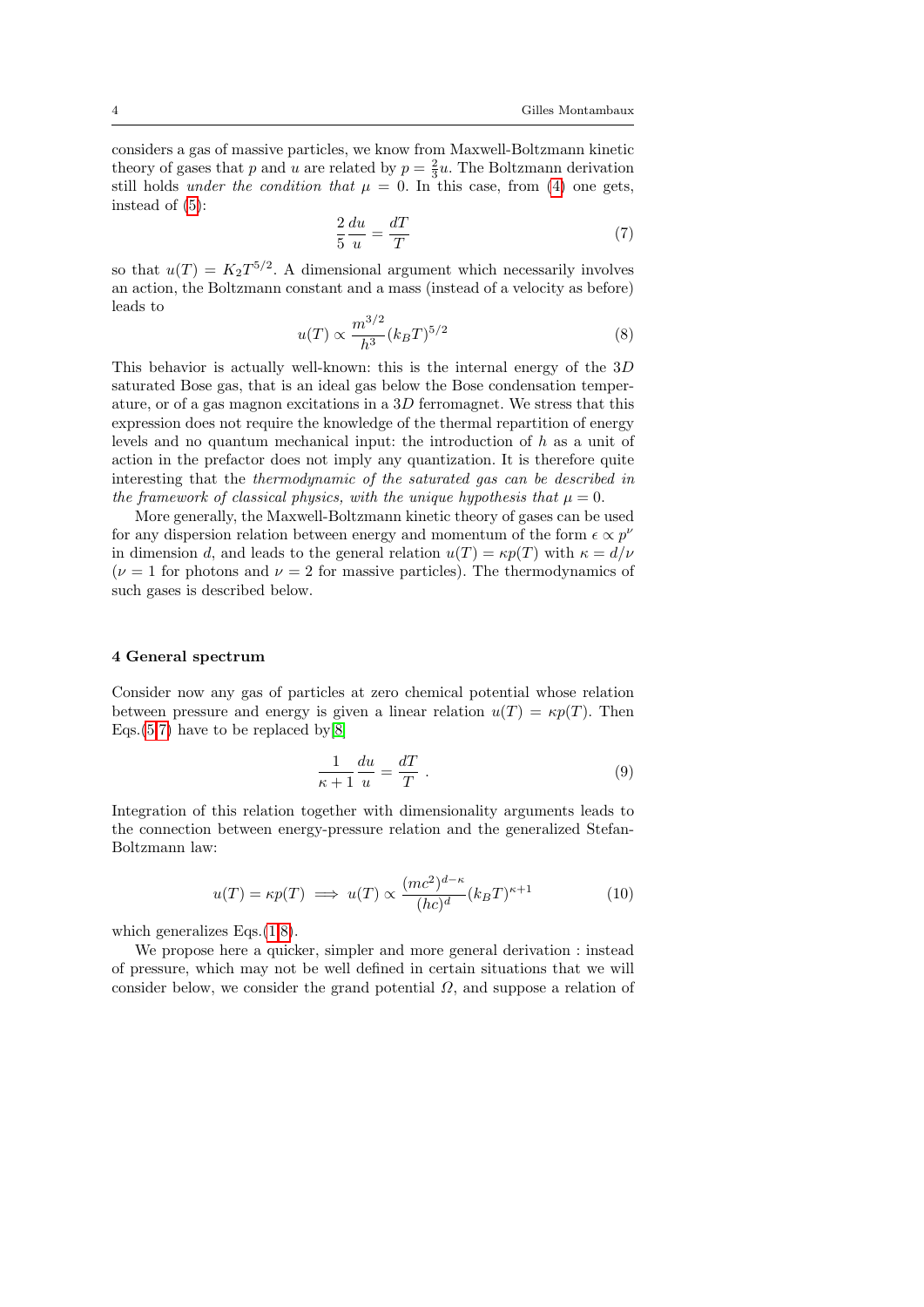the form  $U = -\kappa \Omega$  which generalizes the relation  $u = \kappa p$ . Then the thermodynamic relation between the grand potential and the energy (this is an interesting exercise to show that the following relation is equivalent to the thermodynamic relation  $\Omega = U - TS - \mu N$ , see Appendix B):

$$
U = \left(\frac{\partial \beta \Omega}{\partial \beta}\right)_{\alpha} \tag{11}
$$

where  $\alpha = \beta \mu = \mu/(k_B T)$ , together with  $U = -\kappa \Omega$ , leads immediately to

$$
\left(\frac{\partial \beta U}{\beta U}\right)_{\alpha} = -\kappa \frac{\partial \beta}{\beta} \tag{12}
$$

Integration of this relation, combined with dimensional arguments, gives

<span id="page-4-2"></span>
$$
U(T) = F(\alpha) \left(\frac{L}{hc}\right)^d (mc^2)^{d-\kappa} (k_B T)^{\kappa+1} , \qquad (13)
$$

where  $F(\alpha)$  is a multiplicative integration function. Here no assumption is made on the structure of  $F(\alpha)$  (which is actually an integral of Bose or Fermi factors[\[9\]](#page-15-3)). The generalized Boltzmann law [\(10\)](#page-3-3) follows immediately when the chemical potential vanishes. Finally since the number of particles  $N(T)$  is given by  $N(T) = -\frac{\partial \beta \Omega}{\partial \alpha} \Big|_{\beta}$ , we find quite generally that

<span id="page-4-0"></span>
$$
U(T) = \kappa \frac{F(\alpha)}{F'(\alpha)} N(T) k_B T . \qquad (14)
$$

In the following, we introduce the thermal de Broglie wavelength  $\lambda_{dB}$  =  $h/(2\pi m k_B T)^{1/2}$  and another characteristic wavelength for a massless spectrum  $\lambda_W = hc/k_BT$ , that we may call "Wien wavelength" since it separates classical and quantum behaviors. Then, the total number of particles can be rewritten as (within a multiplicative numerical constant):

<span id="page-4-1"></span>
$$
N(T) = F'(\alpha) \frac{V}{\lambda_{dB}^{2(d-\kappa)} \lambda_W^{2\kappa - d}}
$$
\n(15)

and the total energy is given by [\(14\)](#page-4-0) which are forms of the generalized SB law [\(10\)](#page-3-3). The relations [\(14,](#page-4-0)[15\)](#page-4-1) are general, for any  $\alpha$ . Then two cases are of interest:

• For the *classical* ideal gas where the particle number  $N$  is fixed and  $U(T) = \kappa N k_B T$ , one deduces that  $F(\alpha) = e^{\alpha}$ , and from [\(15\)](#page-4-1) one finds the relation for the chemical potential

$$
\mu = -k_B T \ln \frac{V}{N \lambda_{dB}^{2(d-\kappa)} \lambda_W^{2\kappa - d}}
$$
(16)

which generalizes the case of massive particles ( $\kappa = d/2$ ).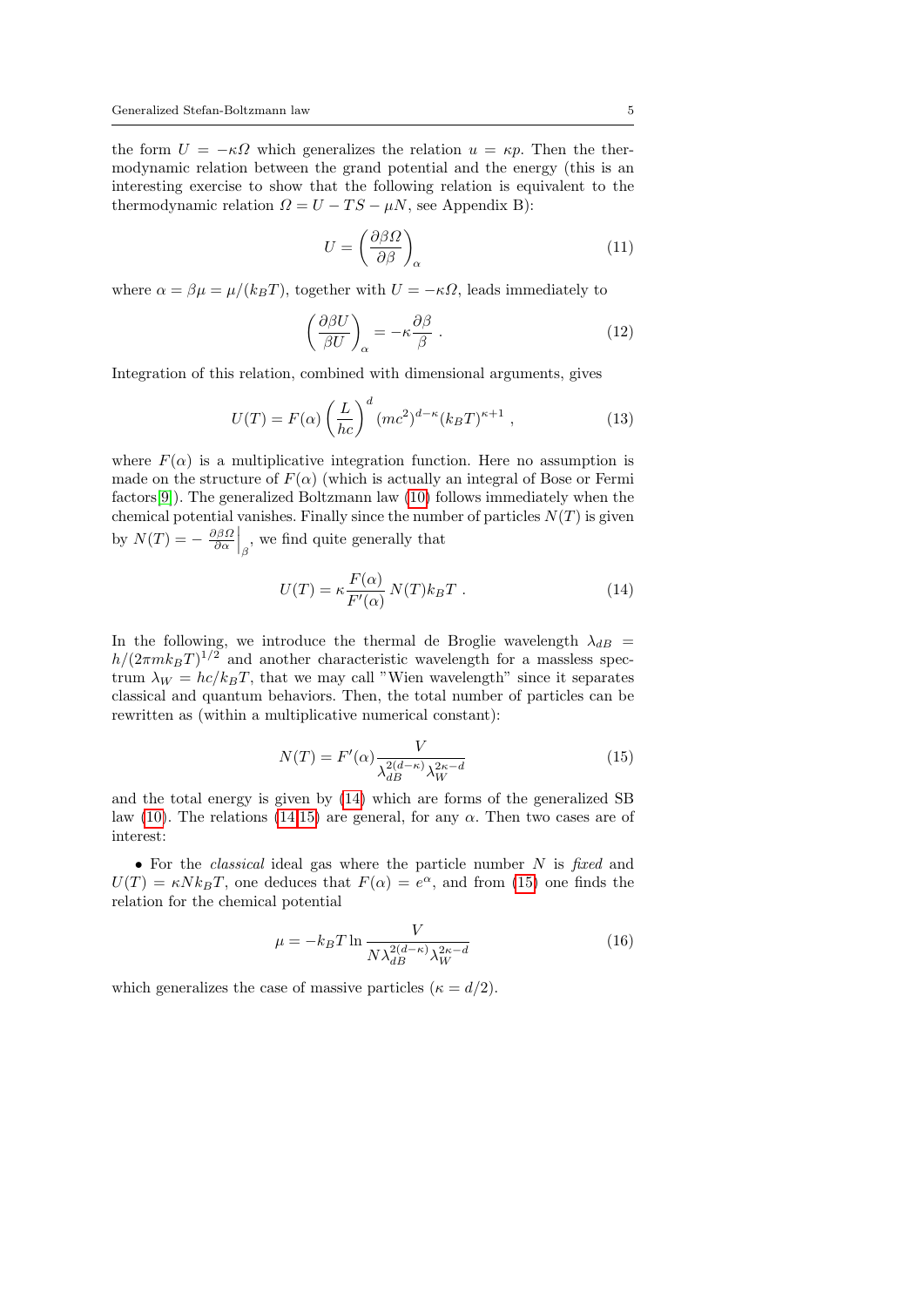• When  $\alpha = 0$ , for example for the *saturated ideal gas* where the chemical potential is fixed to 0, we get the generalized Stefan-Boltzmann law. Then the number of particles above the condensate  $N(T)$  varies with temperature, and we have the relations

$$
U(T) = \kappa N(T) k_B T \qquad , \qquad S(T) = (\kappa + 1) N(T) k_B \ . \tag{17}
$$

For more complex dispersion relations as hybrid dispersion relations discussed later in sections [5,](#page-6-0) [6,](#page-7-0) the calculation of pressure from kinetic theory may be difficult to achieve because of complex angular averages. The pressure may even not be properly defined. Then we may obtain the coefficient  $\kappa$  and deduce the SB law directly from the energy dependence of the density of states  $\rho(\epsilon)$ , when it is a power law. Here we rather consider the *integrated* density of states (also called counting function) denoted as  $N_{\leq}(\epsilon)$ . We start with an integrated density of states of the form  $N_{\leq}(\epsilon) = B\epsilon^{\kappa}$ , where B has necessarily the dimensions

<span id="page-5-0"></span>
$$
B \propto L^d \frac{(mc^2)^{d-\kappa}}{(hc)^d} \ . \tag{18}
$$

When  $\alpha = 0$ , the total energy  $U(T)$  has the form

$$
U(T) = \int \epsilon \rho(\epsilon) f(\beta \epsilon) d\epsilon \tag{19}
$$

where no assumption is needed on the form on the function  $f$  except that it is a function of the single combination  $\beta \epsilon$  (which is Wien's displacement law for light). This immediately leads to a power law  $T^{\kappa+1}$  for the total energy and to the relation  $U(T) = -\kappa \Omega(T)$  between energy and grand potential. Therefore, we have the following correspondence

$$
\rho(\epsilon) \propto \epsilon^{\kappa - 1} \iff U = -\kappa \Omega \iff U \propto T^{\kappa + 1} \,. \tag{20}
$$

This is the main result of this paper. It may appear quite natural since the grand potential is actually a double integral of the density of states. It has however a profound origin which is Wien's displacement law which is valid for any gas of zero chemical potential. Since it is obtained from purely classical arguments, no assumption is made on the nature of the particles. The argument applies as well for Bosons as for Fermions under the condition that  $\mu = 0$ . In the following, we review many different physical systems whose thermodynamics is unified in this unique framework.

Until now, we have only considered a free gas in a box of volume  $V$ . Particularly important in the context of Bose-Einstein condensation (BEC), is the case of a Bose gas trapped in a harmonic potential. To avoid any detailed calculations, it is useful to remark that the density of states of massive particles in a harmonic trap is the same as the one of free massless particles. This is of course reminiscent of the wave-particle duality that the radiation spectrum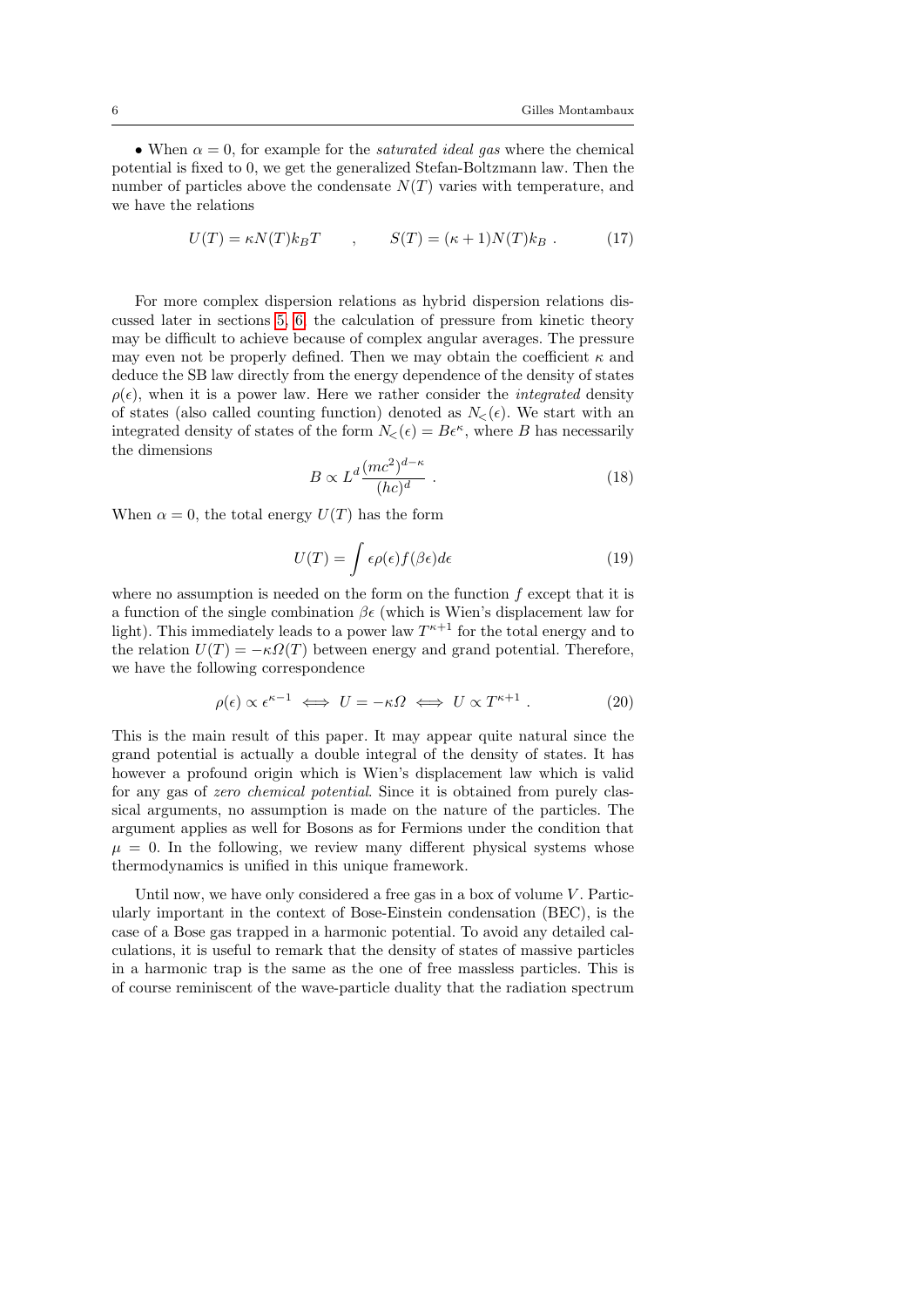can be described either as an ensemble of resonators or as a gas of massless particles. The substitution to be done is

<span id="page-6-1"></span>
$$
\frac{\pi c}{L} \to \omega \quad \text{or} \quad \frac{L}{\lambda_W} \to \frac{k_B T}{2\hbar \omega} \tag{21}
$$

and we have  $\kappa = d$ . Therefore the integrated density of states has the form, for an isotropic harmonic well

$$
N_{<}(\epsilon) \propto \left(\frac{\epsilon}{\hbar \omega}\right)^d \tag{22}
$$

Again  $\hbar$  has been introduced from homogeneity, but the scaling dependence of the density of states does not need quantization. The above argument leads to

$$
N(T) \propto \left(\frac{k_B T}{\hbar \omega}\right)^d \qquad , \qquad U(T) \propto N(T) k_B T \tag{23}
$$

Notice that in this case Maxwell-Boltzmann argument cannot be used directly since volume and pressure are obviously not defined. However, Ref.[\[10\]](#page-15-4) defines a "harmonic volume"  $\mathcal{V} = 1/\omega^3$ , consistent with the above substitution [\(21\)](#page-6-1), and the conjugated "harmonic pressure"  $\mathcal{P} = -\partial\Omega/\partial\mathcal{V}$ .[\[10\]](#page-15-4)

## <span id="page-6-0"></span>5 Hybrid spectrum

Up to now, we have only considered situations of either massless or massive particles, so that obviously a mass and a velocity cannot enter both in [\(10,](#page-3-3)[13,](#page-4-2)[15\)](#page-4-1). One has respectively either  $\kappa = d$  or  $\kappa = d/2$ , so that

$$
N(T) = \frac{V}{\lambda_W^d} \quad \text{or} \quad N(T) = \frac{V}{\lambda_{dB}^d} \tag{24}
$$

Interesting is the more general situation of a *hybrid* spectrum, massive in  $d_m$ directions and massless in  $d_c$  directions. In this case, the Maxwell relations  $u =$ 3p for massless particles or  $u = 3p/2$  for massive particles can be generalized to

$$
u = \left(d_c + \frac{d_m}{2}\right)p\tag{25}
$$

Quite generally, assume a dispersion relation written in the short dimensionless notation

<span id="page-6-2"></span>
$$
\epsilon \sim \sum_{j} A_j n_j^{\nu_j} \tag{26}
$$

with  $\nu_j = 2$  along  $d_m$  massive directions and  $\nu_j = 1$  along  $d_c$  massless directions.  $A_j$  have the dimensions of an energy and  $n_j$  are positive integer numbers. The integrated density of states is still a power  $N_{\leq}(\epsilon) = B\epsilon^{\kappa}$  with

$$
\kappa = \sum_{j} \frac{1}{\nu_j} = d_c + \frac{d_m}{2} \tag{27}
$$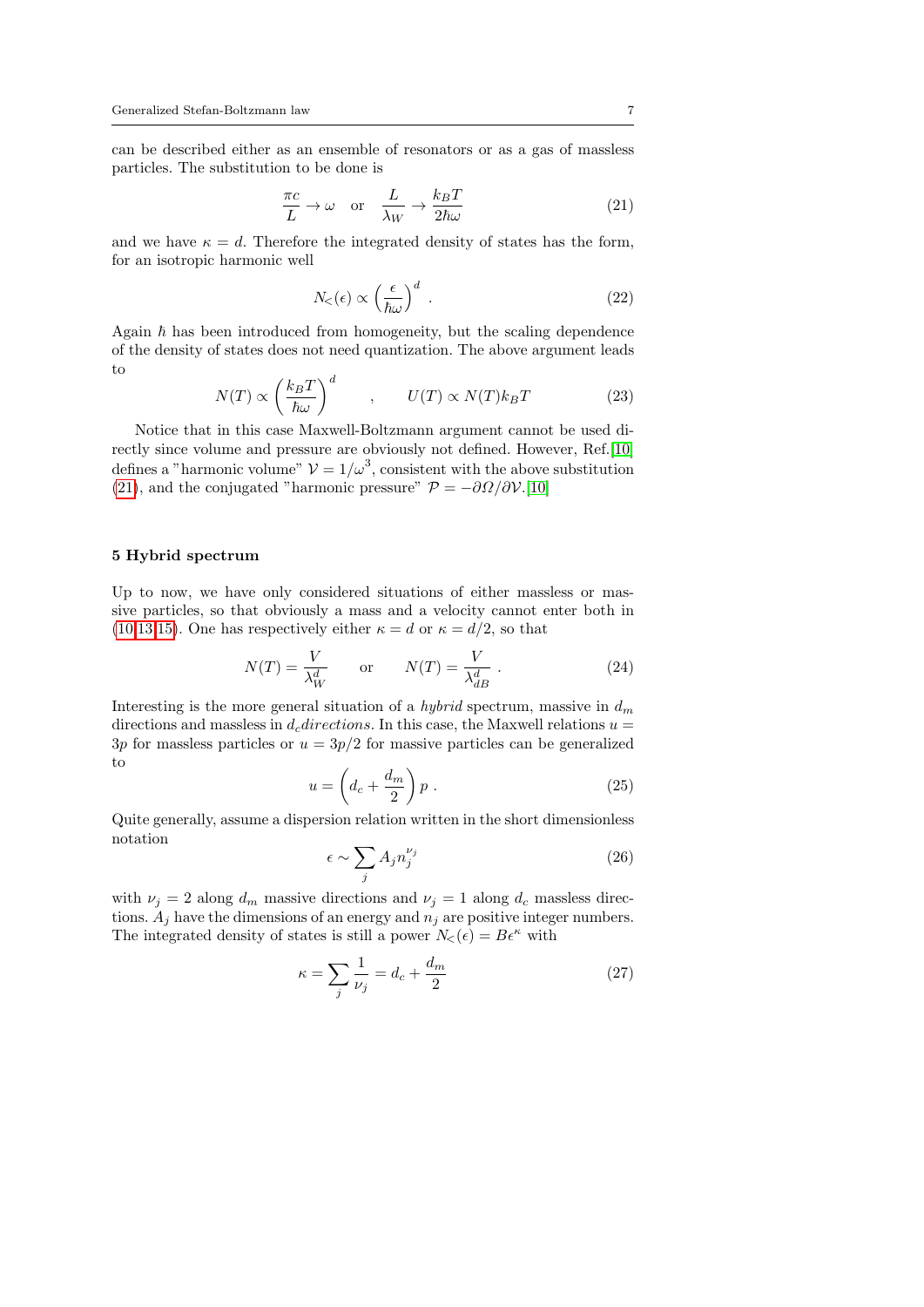and  $B$  is given by Eq.[\(18\)](#page-5-0). Therefore the number of particles has the form

<span id="page-7-1"></span>
$$
N(T) \propto \frac{V}{\lambda_{dB}^{d_m} \lambda_W^{d_c}}
$$
\n(28)

and the expressions for energy and pressure result immediately.

For completeness, we consider the hybrid situation of a saturated Bose gas in a potential with a box (or size  $L$ ) profile in  $d<sub>m</sub>$  directions and an harmonic profile in  $d_c$  directions. The substitution [\(21\)](#page-6-1) in Eq.[\(28\)](#page-7-1) gives

$$
N(T) = \left(\frac{L}{\lambda_{dB}}\right)^{d_m} \left(\frac{k_B T}{\hbar \omega}\right)^{d_c} .
$$
 (29)

### <span id="page-7-0"></span>6 Compensated Fermi gas

Another situation where the Boltzmann derivation can be applied is the one of a Fermi gas, under the condition that  $\mu = 0$ . This peculiar situation occurs when the Fermi level is pinned at a neutrality point with electron-hole symmetry. This is for example the case for Dirac massless fermions, extensively studied to describe electronic states of graphene at half-filling, where the Fermi energy lies in the middle of the energy spectrum and the chemical potential is independent of temperature. We denote this system as a "compensated Fermi gas". The  $T = 0K$  filled lower band plays the role of the condensate, and the finite  $T$  excited electrons play the role of the saturated gas (Fig. [1\)](#page-7-2).



<span id="page-7-2"></span>Fig. 1 Left : a Bose gas having  $N_0$  particles in the ground state. At finite temperature,  $N(T)$ particules are excited and form the saturated Bose gas, keeping the chemical potential  $\mu = 0$ , until the Bose-Einstein temperature  $T_c$  is reached when  $N(T_c) = N_0$ . Right: An electron compensated gas transfers  $N(T)$  electrons from the valence band to the conduction band, keeping  $\mu = 0$  when the spectrum is symmetric. There is no transition in this case since the reservoir is infinite.

Consider first the case of 2D Dirac fermions like in graphene, for which  $d = 2, \nu = 1$ , so that  $\kappa = 2$  (the density of states is linear). The general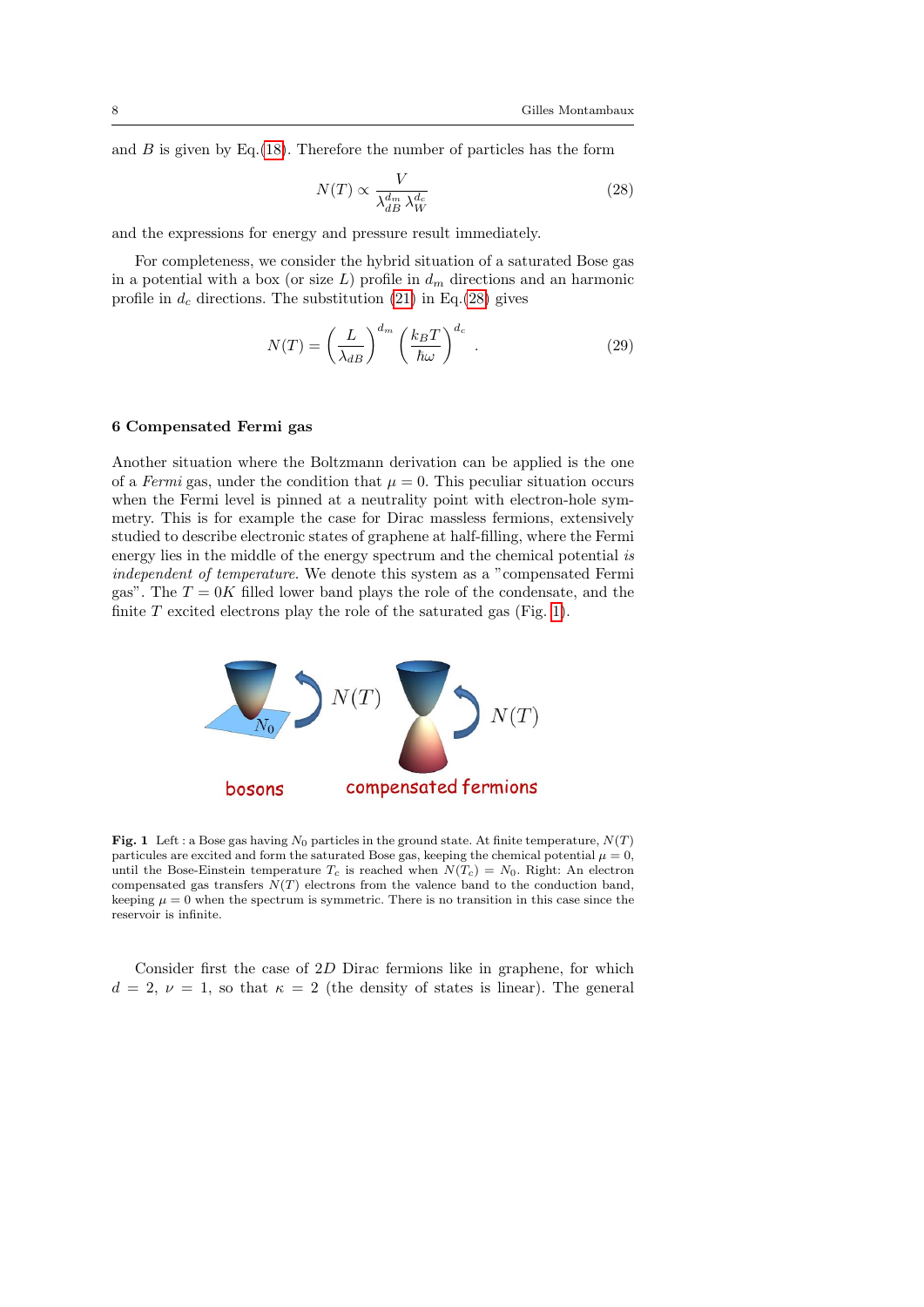relation [\(10\)](#page-3-3) gives immediately

$$
u(T) \propto \frac{(k_B T)^3}{(hc)^2} \tag{30}
$$

leading to the well-known specific heat  $\propto T^2$  of graphene for the half-filled band.[\[12\]](#page-15-5) Similarly, in bilayer graphene, the spectrum is quadratic so that  $\nu = 2$  and  $\kappa = 1$ , and from [\(10\)](#page-3-3) we have

$$
u(T) \propto \frac{m}{h^2} (k_B T)^2 \ . \tag{31}
$$

The above arguments can be applied to the now recently extensively studied Weyl fermions in semi-metals.[\[11\]](#page-15-6) Consider Weyl Fermions in d dimensions. The energy spectrum being linear, one has  $\nu = 1$ , and  $\kappa = d$ , so that

$$
u(T) \propto \frac{(k_B T)^{d+1}}{(hc)^d} \tag{32}
$$

The thermodynamics of Weyl Fermions is therefore the same as the one of the black body.

Finally, we remind that for an intrinsic compensated semiconductor in 3D, in the limit of a vanishing gap, the number of elecrons in the conduction band varies as

$$
N(T) \propto \frac{m^{3/2}}{h^3} (k_B T)^{3/2}
$$
 (33)

which is also a form of the Stefan-Boltzmann law.

$$
\epsilon = \pm \frac{p^2}{2m} \qquad d_m = 2 \qquad N(T) \propto \frac{m}{h^2} kT
$$
\nmonolayer graphene

\n
$$
\epsilon = \pm pc \qquad d_c = 2 \qquad N(T) \propto \frac{(kT)^2}{(hc)^2}
$$
\nsemi-Dirac spectrum

\n
$$
\epsilon = \pm \sqrt{\left(\frac{p_x^2}{2m}\right)^2 + p_y^2 c^2} \qquad N(T) \propto \frac{m^{1/2} (kT)^{3/2}}{h^2 c}
$$
\n
$$
d_c = d_m = 1
$$

<span id="page-8-0"></span>Fig. 2 Stefan-Boltzmann law for compensated Fermions, massive, massless and hybrid particles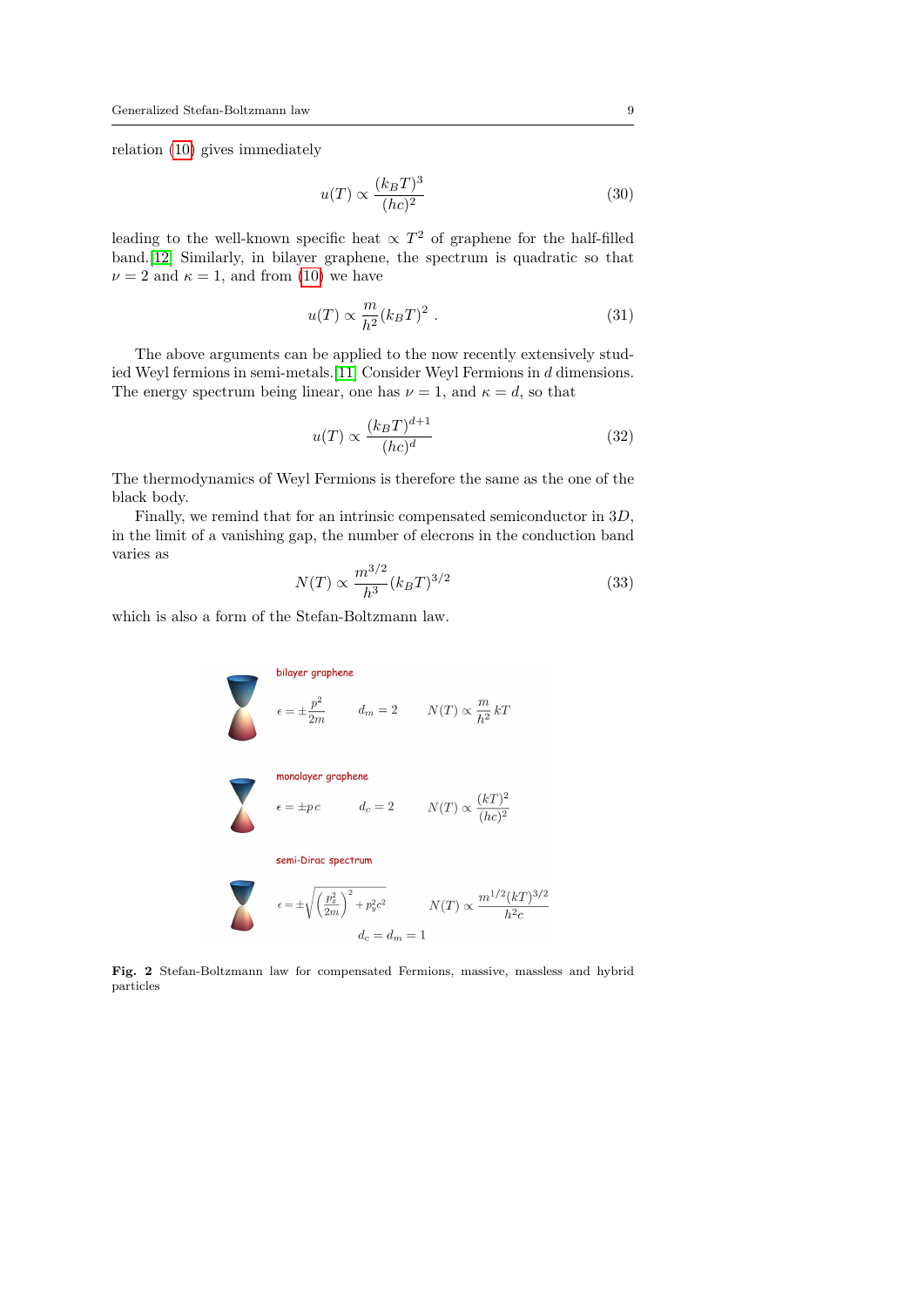It has been shown that under appropriate lattice distortion, the two Dirac points characteristic of the graphene electronic spectrum can merge into a single point, where the spectrum stays linear in one direction but becomes quadratic along the other direction.[\[13,](#page-15-7) [14\]](#page-15-8) This hybrid point has been called a "semi-Dirac" point.[\[15\]](#page-15-9) This is an interesting example of an hybrid spectrum characterized by both a mass and a velocity (Fig. [2\)](#page-8-0).

$$
\epsilon = \pm \sqrt{\left(\frac{p_x^2}{2m}\right)^2 + c^2 p_y^2}
$$
\n(34)

whose thermodynamic properties have been studied.[\[13,](#page-15-7)14] This is special case of a general dispersion relation of the form

$$
\epsilon \sim \pm \sqrt{\sum_{j} A_{j} n_{j}^{2\nu_{j}}} \tag{35}
$$

which leads to the same energy dependence of the density of states as a spectrum of the form [\(26\)](#page-6-2) (see Appendix C), and the energy density if given by Eq.[\(10\)](#page-3-3) where  $\kappa = d_c + d_m/2 = 3/2$ . The thermodynamic properties of a semi-Dirac Fermi spectrum are therefore the same as the saturated Bose gas in a mixed boxed-harmonic potential. More generally a gas of Weyl fermions close to a merging point, the spectrum can transform from a full linear dispersion relation to a linear-linear-massive, or a linear-massive-massive, to a full massive spectrum. The corresponding thermodynamics is summarized in Table [1.](#page-11-0)



Fig. 3 Semi-Dirac fermions in 2D (let), a Bose gas in a 2D harmonic-boxed potentiel (right ), a  $3D$  Bose gas in a boxed potential, or a compensated semiconductor in  $3D$  (limit of small gap) obey the same Stefan-Boltzmann law.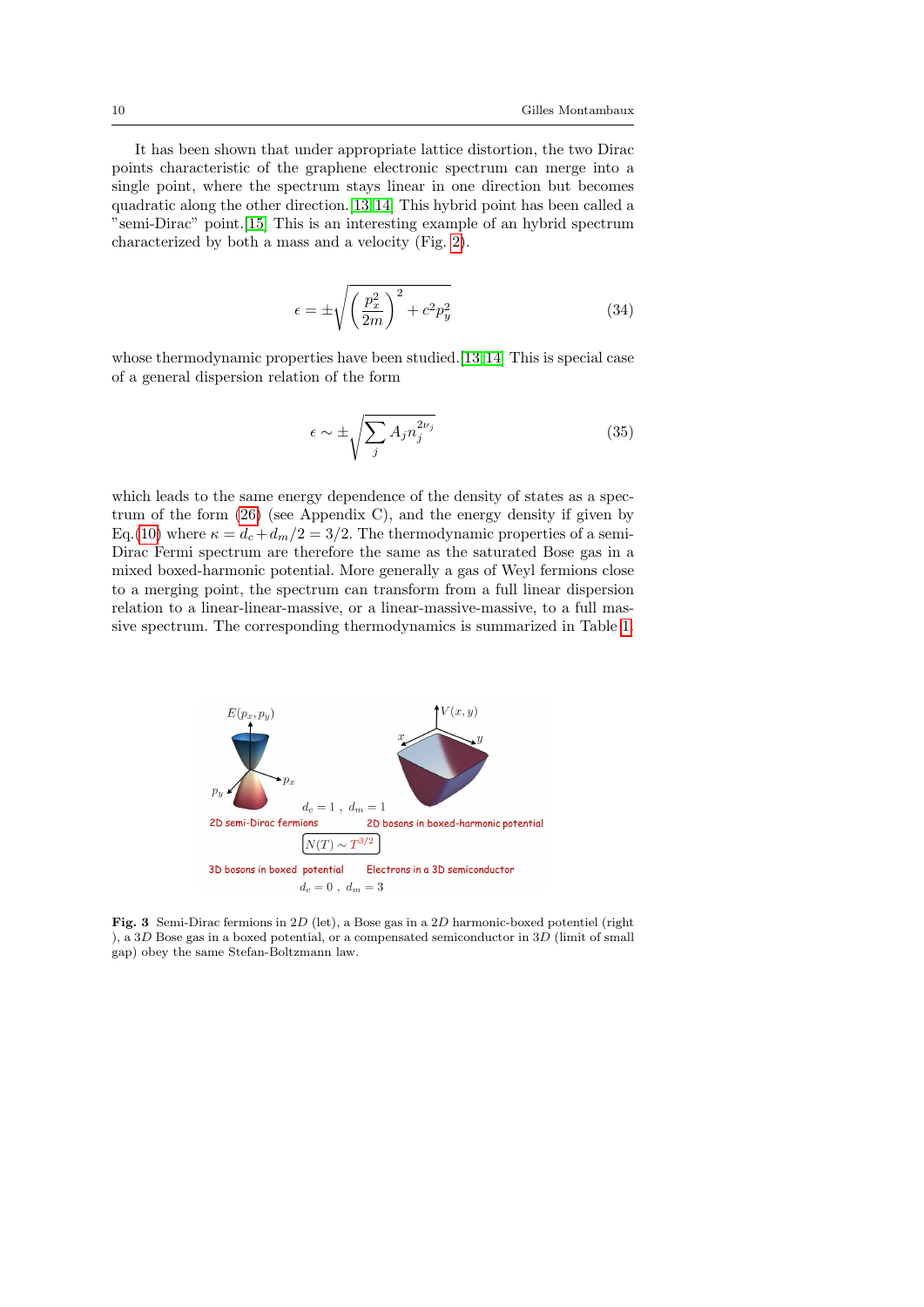### 7 Conclusion

We have generalized the Boltzmann derivation of the Stefan-Boltzmann law to ideal gases of any kind of particles, under the condition that the chemical potential stays zero. From the Maxwell-Boltzmann relation between energy and pressure, one simply recovers the thermodynamic properties of a saturated gas of massive particle below the Bose-Einstein condensation temperature. Then we generalize the derivation to the case of hybrid dispersion relations, massive in some directions, massless in other directions. This situation is achieved in Bose gases confined in hybrid boxed-harmonic potentials. We have also shown that fermionic gases with particle-hole symmmetry behave indeed as saturated gases with fixed chemical potential. This remark leads to draw similarities between quite different problems like a semi-Dirac Fermi gas and a 2D Bose gas in a mixed boxed-harmonic potential. The recently studied physics of Weyl points in 3D is even richer since the dispersion relation can be linear in two directions and massive in a third direction, a situation thermodynamically similar to a 3D Bose gas confined in a harmonic trap in two directions and a boxed potential in the third direction. The unifying picture is summarized in Table [1.](#page-11-0)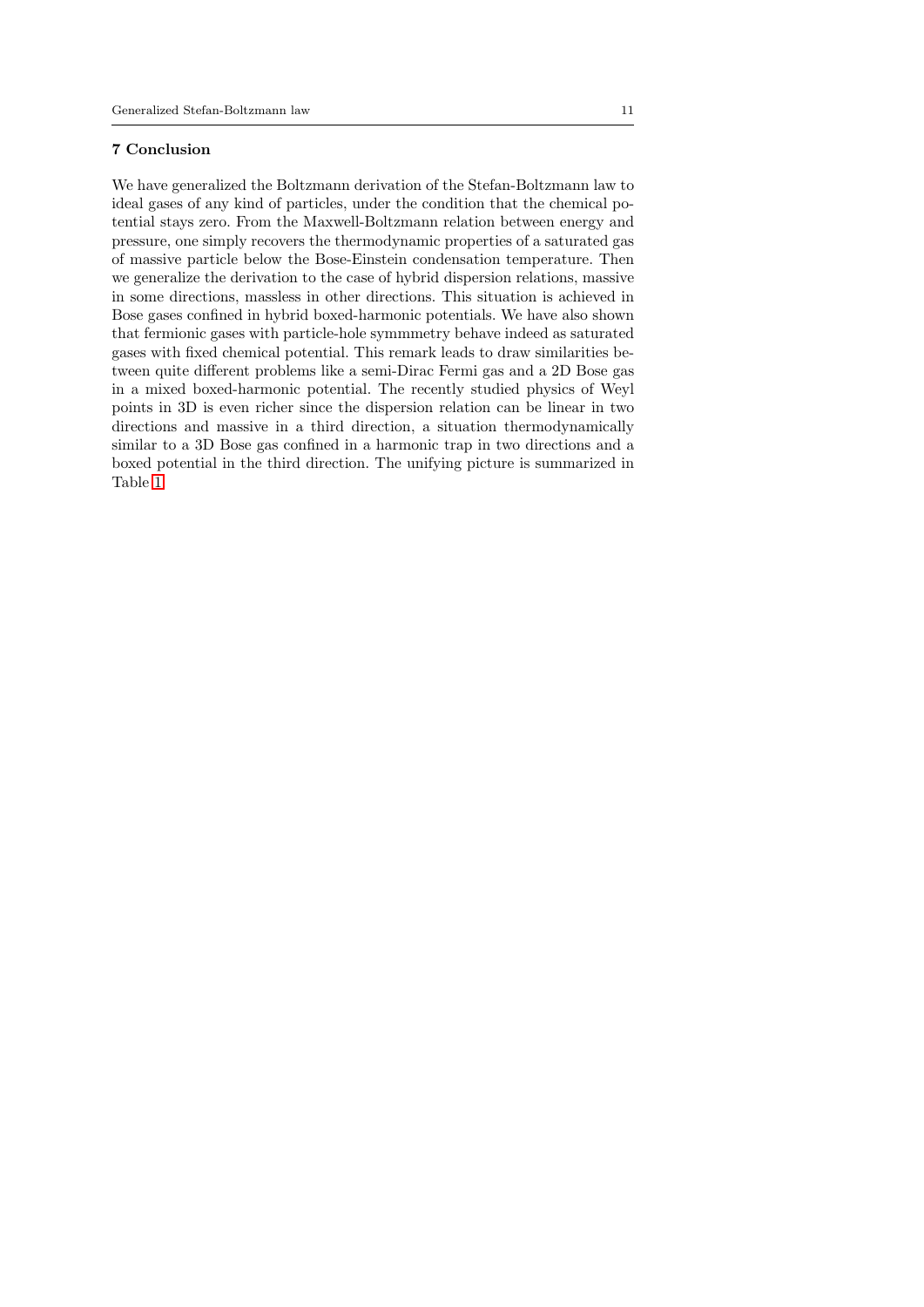|       | $\kappa=1$                              | $\kappa=3/2$                                   | $\kappa=2$                                                                                                                | $\kappa = 5/2$                                                                  | $\kappa=3$                                               |
|-------|-----------------------------------------|------------------------------------------------|---------------------------------------------------------------------------------------------------------------------------|---------------------------------------------------------------------------------|----------------------------------------------------------|
| $d=2$ |                                         |                                                | black body                                                                                                                |                                                                                 |                                                          |
|       | massive fermions                        | semi-Dirac fermions                            | massless fermions                                                                                                         |                                                                                 |                                                          |
|       | $N(T) \propto \frac{L}{\lambda_{AB}^2}$ | $N(T) \propto \frac{S}{\lambda_{AB}\lambda_W}$ | $N(T) \propto \frac{S}{\lambda_{\text{av}}^2}$                                                                            |                                                                                 |                                                          |
| $d=2$ |                                         | $BEC + \sqcup + \smile$                        | $BEC + \smile + \smile$                                                                                                   |                                                                                 |                                                          |
|       |                                         |                                                | $N(T) \propto \frac{L}{\lambda_{ID}} \frac{k_B T}{\hbar \omega}$ $N(T) \propto \left(\frac{k_B T}{\hbar \omega}\right)^2$ |                                                                                 |                                                          |
| $d=3$ |                                         |                                                |                                                                                                                           |                                                                                 | black body                                               |
|       |                                         | F-magnons                                      |                                                                                                                           |                                                                                 | phonons, AF-magnons                                      |
|       |                                         | massive fermions                               | hybrid MML fermions                                                                                                       | hybrid MLL fermions                                                             | massless fermions                                        |
|       |                                         | $N(T) \propto \frac{V}{\lambda_{AP}^3}$        | $N(T) \propto \frac{V}{\lambda_{AB}^2 \lambda_W}$                                                                         | $N(T) \propto \frac{V}{\lambda_{dR} \lambda_{W}^2}$                             | $N(T) \propto \frac{V}{\lambda_W^3}$                     |
| $d=3$ |                                         | $BEC + \sqcup + \sqcup + \sqcup$               | $BEC + \sqcup + \sqcup + \smile$                                                                                          | $BEC + \cup + \cup + \cup$                                                      | $BEC + \smile + \smile + \smile$                         |
|       |                                         | $N(T) \propto \frac{V}{\lambda_{AB}^3}$        | $N(T) \propto \frac{S}{\lambda_{AD}^2} \frac{k_B T}{\hbar \omega}$                                                        | $N(T) \propto \frac{L}{\lambda_{dB}} \left(\frac{k_B T}{\hbar \omega}\right)^2$ | $N(T) \propto \left(\frac{k_B T}{\hbar \omega}\right)^3$ |
| u(T)  | $T^2$                                   | $T^{5/2}$                                      | $T^3$                                                                                                                     | $T^{7/2}$                                                                       | $T^4$                                                    |

<span id="page-11-0"></span>Table 1 This table summarizes the thermodynamic properties of various massive, massless or hybrid saturated  $(\mu = 0)$  gases. The properties depend both on the space dimensionality d and the proportionality coefficient  $\kappa$  between internal energy  $u(T)$  and pressure  $p(T)$ . The symbols  $\sqcup$  and  $\smile$  denote respectively a box potential or a harmonic potential in a given direction. The examples of bosons are shown in normal characters, and the example of fermions are denoted in italics. MML denotes a massive-massive-massless spectrum, MLL a massive-linear-linear spectrum. One has  $N(T) \propto T^{\kappa}$  and  $U(T) \propto T^{\kappa+1}$ .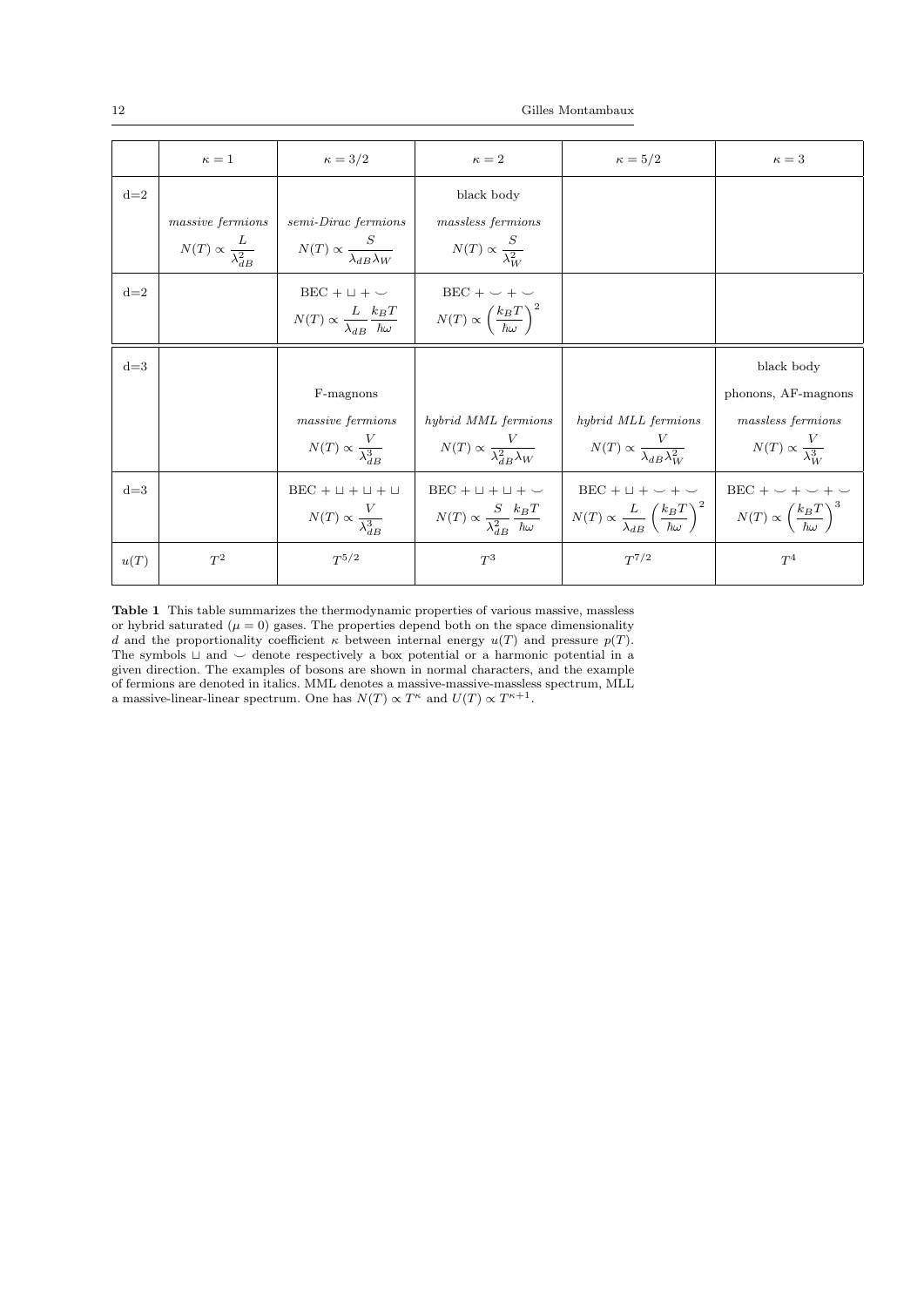# A Planck's natural unit of action

In his 1899 paper,[\[6\]](#page-15-0) more than one year before his discovery of the black body law with quantization of energy exchange, M. Planck found a natural unit of action from his analysis of the Stefan-Boltzmann law and Wien's law:

$$
u(\nu, T) = \frac{8\pi b}{c^3} \nu^3 e^{-a\nu/T}
$$
\n(36)

where  $a$  and  $b$  are parameters to be fixed from the experiment. Comparing with experimental estimate of the total energy

$$
u(T) = \int_0^\infty u(\nu, T) d\nu = \frac{48\pi b}{a^4 c^3} T^4
$$
 (37)

and Wien's displacement law, Planck could extract the parameters  $b/a<sup>4</sup>$  and  $a$ , and obtain the values  $b = 6.88510^{-34}$  J.s and  $a = 0.481810^{-10}$  K.s. This was the first estimate of a unit of action, which was not yet related to any idea of quantization, and which will be denoted later as  $h$  in the 1900 discovery of the black body law. Moreover, in our modern notations,  $a = h/k_B$  so that the obtained value of  $a$  leads to an estimate of  $k_B = 1.43\,10^{-23}\mathrm{J/K}$  (that Planck will introduce one year later in his seminal paper).

#### B Thermodynamic relations

Here we show the equivalence between these to relations

$$
U = \left(\frac{\partial \beta \Omega}{\partial \beta}\right)_{\alpha} \iff \Omega = U - TS - \mu N \tag{38}
$$

One first explicitly write the derivative as

<span id="page-12-0"></span>
$$
U = \beta \left(\frac{\partial \Omega}{\partial \beta}\right)_{\alpha} + \Omega = -T \left(\frac{\partial \Omega}{\partial T}\right)_{\alpha} + \Omega \tag{39}
$$

The next step is to rewrite  $\left(\frac{\partial \Omega}{\partial T}\right)_{\alpha}$ . We first write the grand potential  $\Omega$  as  $(k_B = 1$  in this section)

$$
\Omega\left(\alpha = \frac{\mu}{T}, T\right) \tag{40}
$$

Consider the derivatives

$$
\left(\frac{\partial\Omega}{\partial\mu}\right)_T = \frac{1}{T} \left(\frac{\partial\Omega}{\partial\alpha}\right)_T
$$
\n(41)

$$
\left(\frac{\partial\Omega}{\partial T}\right)_{\mu} = -\frac{\mu}{T^2} \left(\frac{\partial\Omega}{\partial \alpha}\right)_{T} + \left(\frac{\partial\Omega}{\partial T}\right)_{\alpha} \tag{42}
$$

Inserting the first equation into the second one in order to eliminate  $\alpha$ , we obtain

$$
T\left(\frac{\partial\Omega}{\partial T}\right)_{\alpha} = \mu \left(\frac{\partial\Omega}{\partial \mu}\right)_{T} + T\left(\frac{\partial\Omega}{\partial T}\right)_{\mu} = -\mu N - TS \tag{43}
$$

Inserting this last relation in eq. [\(39\)](#page-12-0), we find the expected result.

## C Exact thermodynamic results

We give here for completeness the exact expressions for the density of states and thermodynamic quantities of gases of particles in various dimensions and geometries.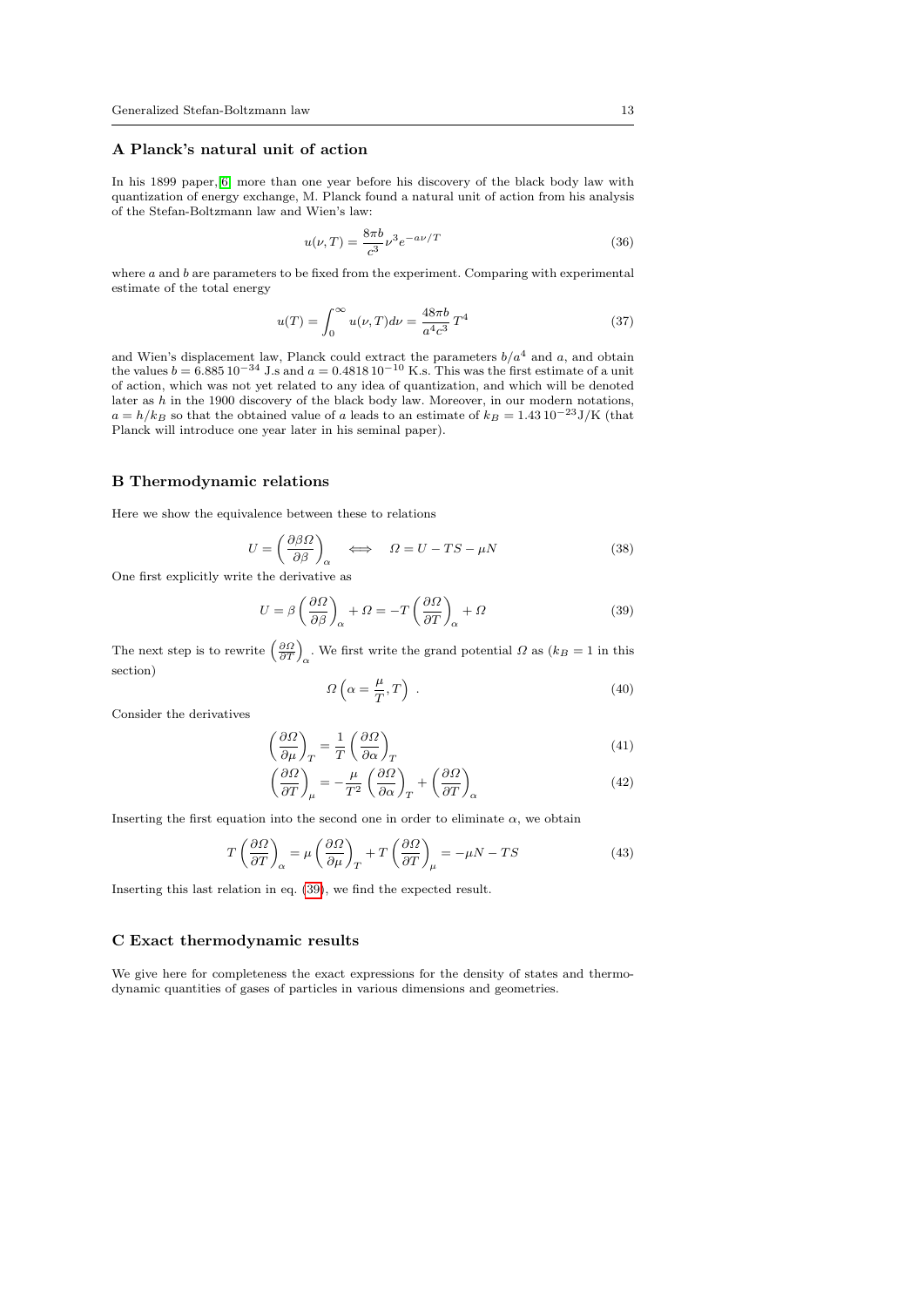# C.1 Integrated density of states

Here we give complete expressions fot the integrated density of states for particles with various dispersion relations.

• Free massive particles,  $\epsilon = \frac{p^2}{2m}$ :

<span id="page-13-0"></span>
$$
N_{<}(\epsilon) = C_{d} \left(\frac{L}{2\pi}\right)^{d} \left(\frac{2m\epsilon}{\hbar^{2}}\right)^{d/2} . \tag{44}
$$

where  $C_d = \pi^{d/2}/\Gamma(1 + d/2)$  is the unit volume in d dimensions.

• Free massless particles,  $\epsilon = |p|c$ :

<span id="page-13-1"></span>
$$
N_{\leq}(\epsilon) = C_d \left(\frac{L}{2\pi}\right)^d \left(\frac{\epsilon}{\hbar c}\right)^d \tag{45}
$$

• Particles in a isotropic harmonic potential,  $\epsilon = (n_x + n_y + n_z)\hbar\omega$ :

<span id="page-13-2"></span>
$$
N_{\leq}(\epsilon) = \frac{1}{d!} \left(\frac{\epsilon}{\hbar \omega}\right)^d \tag{46}
$$

• 2D semi-Dirac fermions  $\epsilon = \sqrt{\left(\frac{p_x^2}{2m}\right)^2 + p_y^2 c^2}$  :[\[14\]](#page-15-8)

$$
N_{\leq}(\epsilon) = \left(\frac{L}{\hbar}\right)^2 C \frac{\sqrt{m}}{c} \epsilon^{3/2}
$$
 (47)

with  $C = \frac{\Gamma(1/4)^2}{c^{-5/2}}$  $\frac{(1/4)}{6\pi^{5/2}}$ .

• 2D particles in a boxed-harmonic potential,  $\epsilon = \frac{p_x^2}{2m} + n_y \hbar \omega$ :

<span id="page-13-3"></span>
$$
N_{\leq}(\epsilon) = \frac{2L}{3\pi} \frac{\sqrt{m}}{\hbar^2 \omega} \epsilon^{3/2} . \tag{48}
$$

• Particles with dispersion relation  $\epsilon = \sum_j A_j n_j^{\nu_j}, \, n_j > 0$  :

$$
N_{\leq}(\epsilon) = \frac{\epsilon^{\kappa}}{\Gamma(1+\kappa)} \prod_{j} \frac{\Gamma(1+1/\nu_j)}{A_j^{1/\nu_j}}
$$
(49)

with  $\kappa = d_c + d_m/2$ . The previous equations [\(44,](#page-13-0)[45](#page-13-1)[,46,](#page-13-2)[48\)](#page-13-3) may be obtained from this formula with  $\nu_j = 1, \quad A_j = \hbar \pi c_j / L_j \text{ or } A_j = \hbar \omega_j$ 

 $\nu_j = 2, \quad A_j = (\hbar^2 \pi^2/ (2m_j L_j^2),$ 

and the integrated density of states may be summarized in the form:

$$
N_{\leq}(\epsilon) = \frac{\epsilon^{\kappa}}{\Gamma(1+\kappa)} \prod_{j=1}^{d_c} \left( \frac{L_j}{\pi \hbar c_j} \right) \prod_{j=1}^{d_m} \left( \sqrt{\frac{2\pi m}{h^2}} L_j \right)
$$
(50)

for a massless spectrum in  $d_c$  directions and in the form:

$$
N_{<}(\epsilon) = \frac{\epsilon^{\kappa}}{\Gamma(1+\kappa)} \prod_{j=1}^{d_c} \left(\frac{1}{\hbar \omega_j}\right) \prod_{j=1}^{d_m} \left(\sqrt{\frac{2\pi m}{h^2}} L_j\right) . \tag{51}
$$

for a harmonic spectrum in  $d_c$  directions.

• Particles with dispersion relation  $\epsilon = \sqrt{\sum_j (A_j n_j)^{2\nu_j}}$ ,  $n_j > 0$ :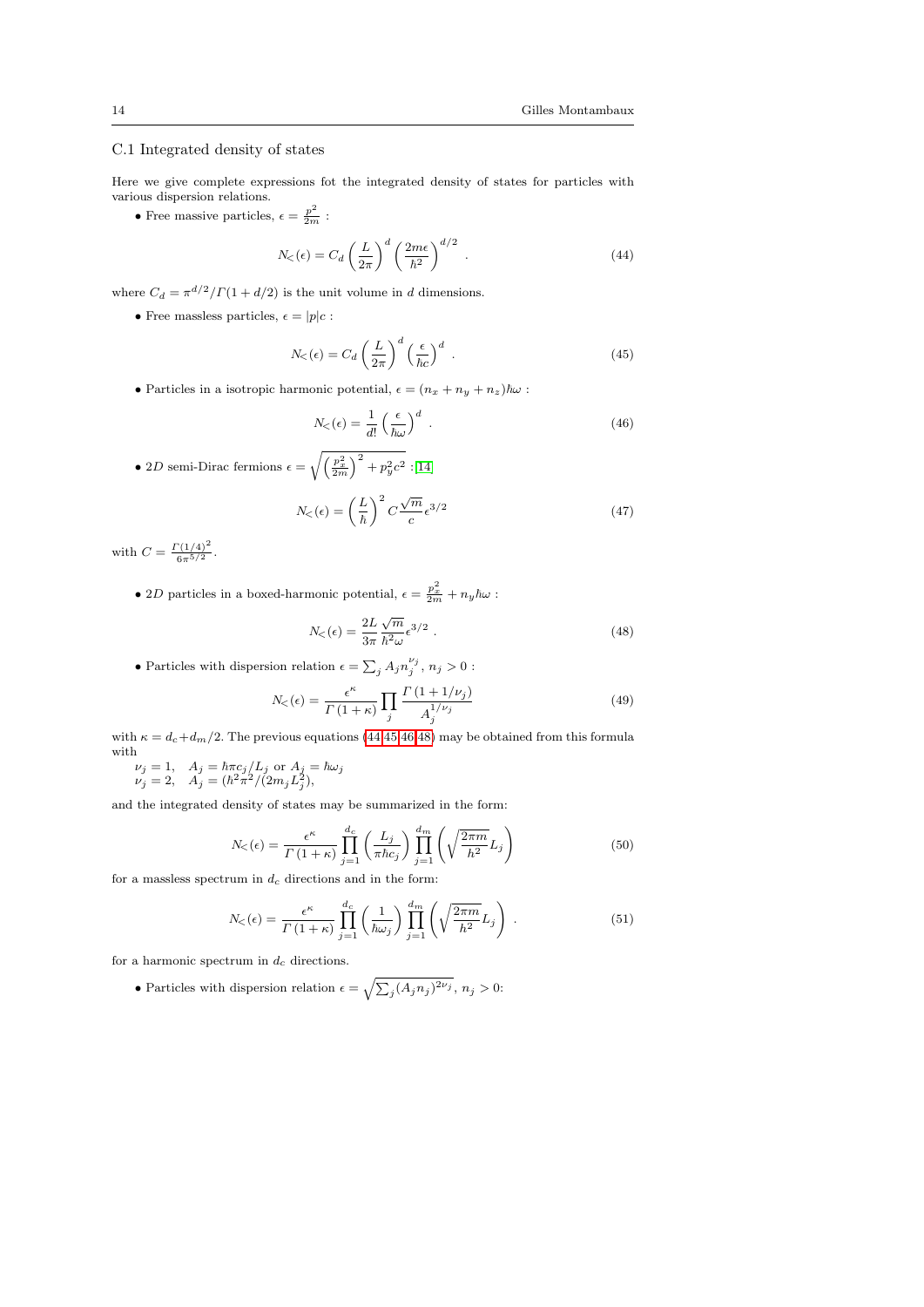$$
N_{\leq}(\epsilon) = \frac{\epsilon^{\kappa}}{\Gamma(1+\kappa/2)} \prod_{j} \frac{\Gamma(1+1/(2\nu_j))}{A_j^{1/\nu_j}} \tag{52}
$$

With the above expressions of  $A_j$ , the integrated density of states can be summarized as:

$$
N_{\leq}(\epsilon) = \frac{\epsilon^{\kappa}}{\Gamma(1+\kappa/2)} \Gamma(3/2)^{d_c} \Gamma(5/4)^{d_m}
$$

$$
\times \prod_{j=1}^{d_c} \left(\frac{L_j}{\pi \hbar c_j}\right) \prod_{j=1}^{d_m} \left(\sqrt{\frac{2\pi m}{h^2}} L_j\right)
$$
(53)

which is the same as for the dispersion  $\epsilon = \sum_j A_j n_j^{\nu_j}$ , within different numerical factors.

### C.2 Bosons and Fermions with zero  $\mu$

Here we collect the exact thermodynamic quantities for the saturated Bose gas and the compensated Fermi gas ( $\mu = 0$ ). We start from a power law for the integrated density of states,  $N_{\leq}(\epsilon) = B\epsilon^{\kappa}$ . The total energy is

$$
U(T) = B\kappa \int_0^\infty \frac{\epsilon^{\kappa}}{e^{\nu \epsilon - \alpha} \pm 1} d\epsilon \; . \tag{54}
$$

For the saturated Bose gas, the number of particles and the total energy read:[\[16\]](#page-15-10)

$$
N(T) = B\Gamma(1+\kappa)\zeta(\kappa)T^{\kappa}
$$
  

$$
U(T) = \kappa \frac{\zeta(\kappa+1)}{\zeta(\kappa)}N(T)k_BT.
$$
 (55)

For the compensated Fermi gas, we have

$$
N(T) = B\Gamma(1+\kappa)(1-2^{1-\kappa})\zeta(\kappa)T^{\kappa}
$$

$$
U(T) = \kappa \frac{2^{\kappa}-1}{2^{\kappa}-2} \frac{\zeta(\kappa+1)}{\zeta(\kappa)} N(T)k_B T . \tag{56}
$$

#### acknowledgments

The author acknowledges useful comments form J. Dalibard, J.-N. Fuchs and M.-O. Goerbig.

# References

- <span id="page-14-0"></span>1. J. Stefan, Über die beziehung zwischen der wärmestrahlung und der temperatur, Wiener Ber. II, 79, 391 (1879)
- <span id="page-14-1"></span>2. L. Boltzmann, Ableitung des Stefan'schen Gesetzes, betreffend die Abhängigkeit der Wärmestrahlung von der Temperatur aus der electromagnetischen Lichttheorie, Ann. der Phys. und Chemie. 22, 291 (1884)
- <span id="page-14-2"></span>3. M. Planck, Über das gesetz der energieverteilung im normalspectrum, Ann. d. Phys.  $4$ , 553 (1901)
- <span id="page-14-3"></span>4. Also known as the Stefan-Boltzmann law is the expression for the emitted power per unit area  $\mathcal{P}(T) = \frac{c}{4}u(T) \equiv \sigma T^4$  where  $\sigma$  is named the Stefan-Boltzmann constant.
- <span id="page-14-4"></span>5. J. C. Maxwell, A treatise on electricity and magnetism, Oxford (1873)